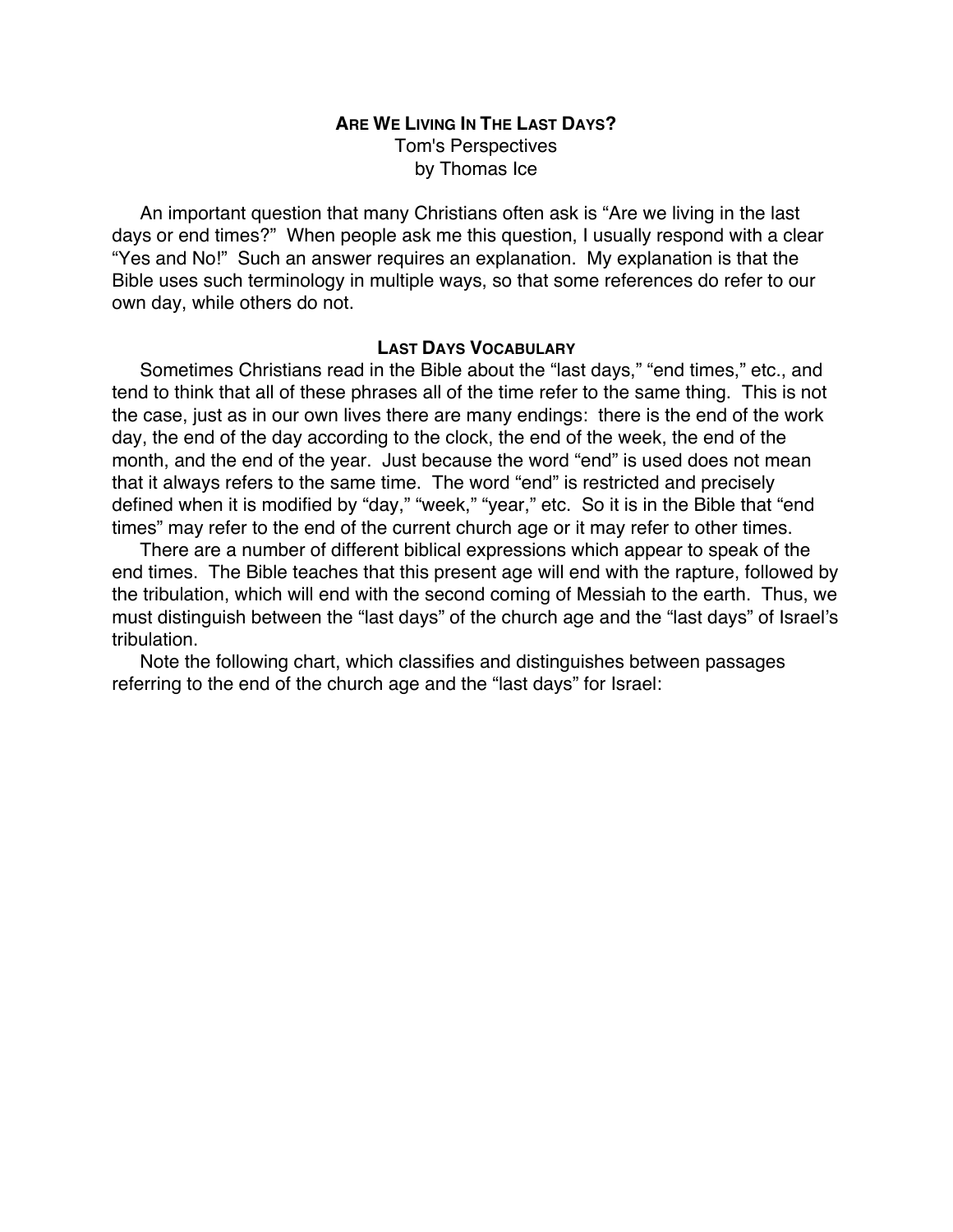# **BIBLICAL USE OF LAST DAYS**

**ISRAEL** "latter days"— Deuteronomy 4:30; 31:29; Jeremiah 30:24; 48:47; Daniel 2:28; 10:14 "last days"— Isaiah 2:2; Jeremiah 23:20; 49:39; Ezekiel 38:16; Hosea 3:4–5; Micah 4:1; Acts 2:17 "last day"— John 6:39, 40, 44, 54; 11:24; 1 Peter 1:5; 1 John 2:18 12:48 "latter years"— Ezekiel 38:8 "end of time"— Daniel 8:17; 12:4, 9 "end of the age"— Daniel 12:13 **CHURCH** "latter days"— 1 Timothy 4:1 "last days"— 2 Timothy 3:1; Hebrews 1:2; James 5:3; 2 Peter 3:3 "last times"— 1 Peter 1:20; Jude 18 "last time"—

The Bible clearly speaks of a last days or end time, but it does not always refer to the same period of time. The contextual referent enables the reader to know whether the Bible is speaking of the last days relating to Israel or the end times in reference to the church.

Many believe that there are specific signs that relate to the end of the church age. However, I believe that it would be too strong to say that there are signs of the end of the church age. Instead, the Bible indicates what the condition of the church will be like—the general course of the age—and then warns about some general trends toward the later part of the church age. Passages like 1 Timothy 4:1–5, 2 Timothy 3:1–5, and 2 Peter 3:3 most likely refer to the second half or latter part of the church age. These passages warn believers about beliefs and lifestyles that are common in the world will enter the church and become common there as well. These passages do not speak about the general moral decline of society, which I do not doubt, instead, it is a decline that was predicted to occur within the church as part of the apostasy.

It can also be noted, that it is hard to quantify such decline. No matter how bad things get, they can always get a little worse. So it is impossible to know specifically how bad things must be in order for something to be a prophetic sign. It is the general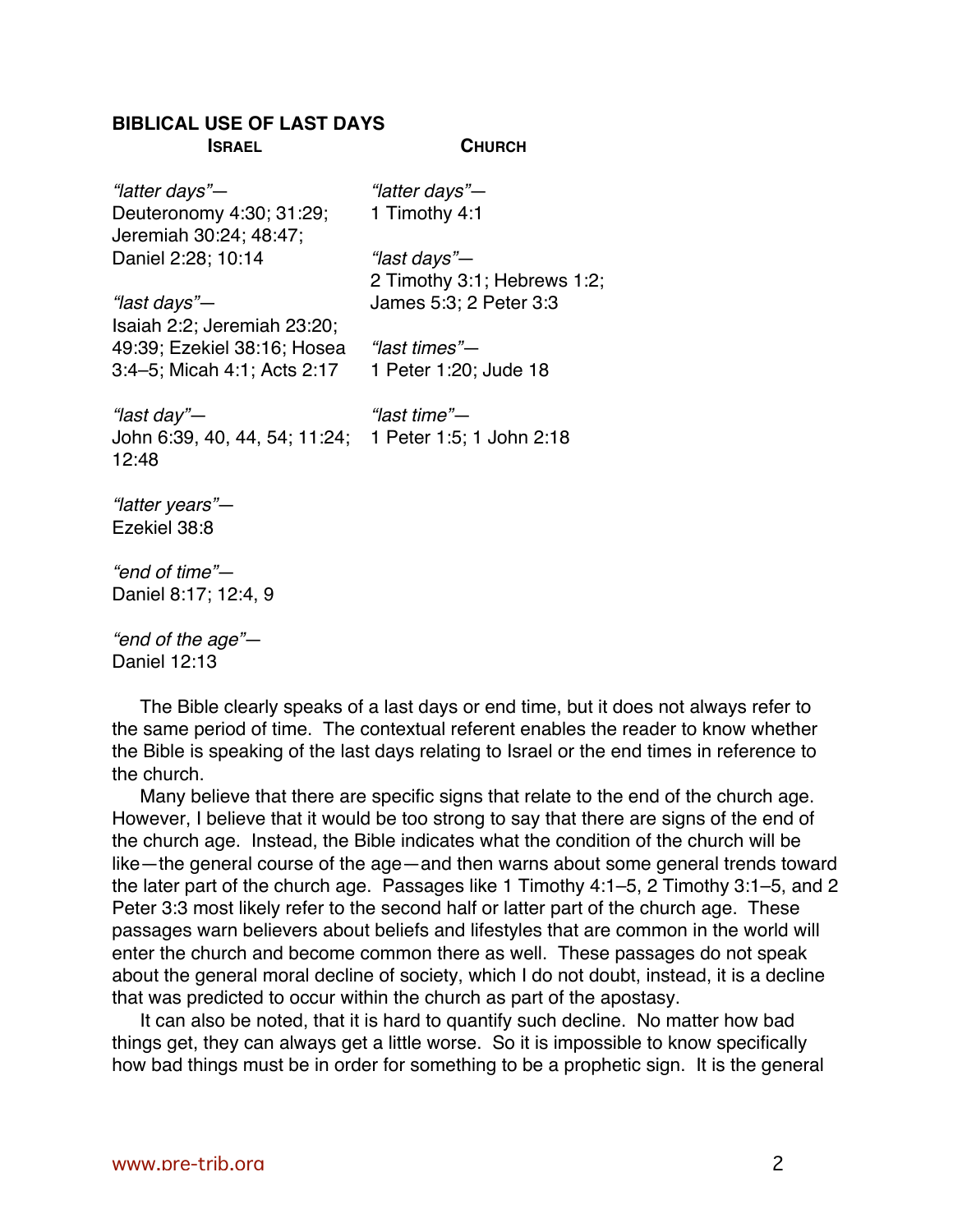condition within the realm of the church in which "evil men and impostors will proceed from bad to worse, deceiving and being deceived" (2 Tim. 3:13).

## **THE CHURCH AGE**

There are a number of New Testament passages where "last days," "last times," and "last time" clearly refer to the present church age in which we now live. The writer of Hebrews says, "God, after He spoke long ago to the fathers in the prophets in many portions and in many ways, in these last days has spoken to us in His Son" (Heb. 1:1–2). The contextual nuance of this passage demands that "last days" is a reference to the current church age in which we presently live. In the same way Peter says, "For He was foreknown before the foundation of the world, but has appeared in these last times for the sake of you" (1 Pet. 1:20). These "last times," to which he speaks, in that context, must refer to the last two thousand years in which we still live. John adds support to the two previous writers when he says, "Children, it is the *last hour*; and just as you heard that antichrist is coming, even now many antichrists have arisen; from this we know that it is the *last hour*" (1 John 2:18). Jude, speaking of things going on in his day says, "that they were saying to you, "In the last time there shall be mockers, following after their own ungodly lusts" (Jude 18).

The Jewish view of Bible prophecy viewed history as consisting of two ages. The first was this present age, the age in which Israel was waiting for the coming of the Messiah. The second was the age to come, the age in which all promises and covenants would be fulfilled and Israel would enter into her promised blessings as a result of Messiah's coming. The present age would be terminated by the appearance of Messiah, and the coming age would be introduced by His advent. The present age, then, was to end in judgment, and the coming age must be preceded by this devastation. The New Testament references the present age as the last days. The last days of what? The last days before the coming of the Messianic age.

We see that there are at least four clear references in the New Testament that use end times vocabulary to refer to their own day and the entire church age as the last days. Thus, in that sense, we are clearly living in the last days, since the entire church age is considered the last days. However, that is not what the average person means when they ask, "Are we living in the last days?" They want to know if we are living in a time when the final prophecies of Scripture are being fulfilled. Before I can answer that, we need to look into the use of Old Testament terminology and the last days.

### **OLD TESTAMENT USE OF LAST DAYS**

When we look at Old Testament usage of these terms, we see that they are used differently than those which speak of the church age. I believe that the Old Testament use of this language refers to the time leading up to the coming of Messiah to set up His kingdom on earth, which I would call the tribulation period.

A clear example of this is found in Deuteronomy 4:30, which says, "When you are in distress and all these things have come upon you, in the latter days, you will return to the LORD your God and listen to His voice." The English word "distress" is the Hebrew word for tribulation—in this context, the tribulation—which means that this text equates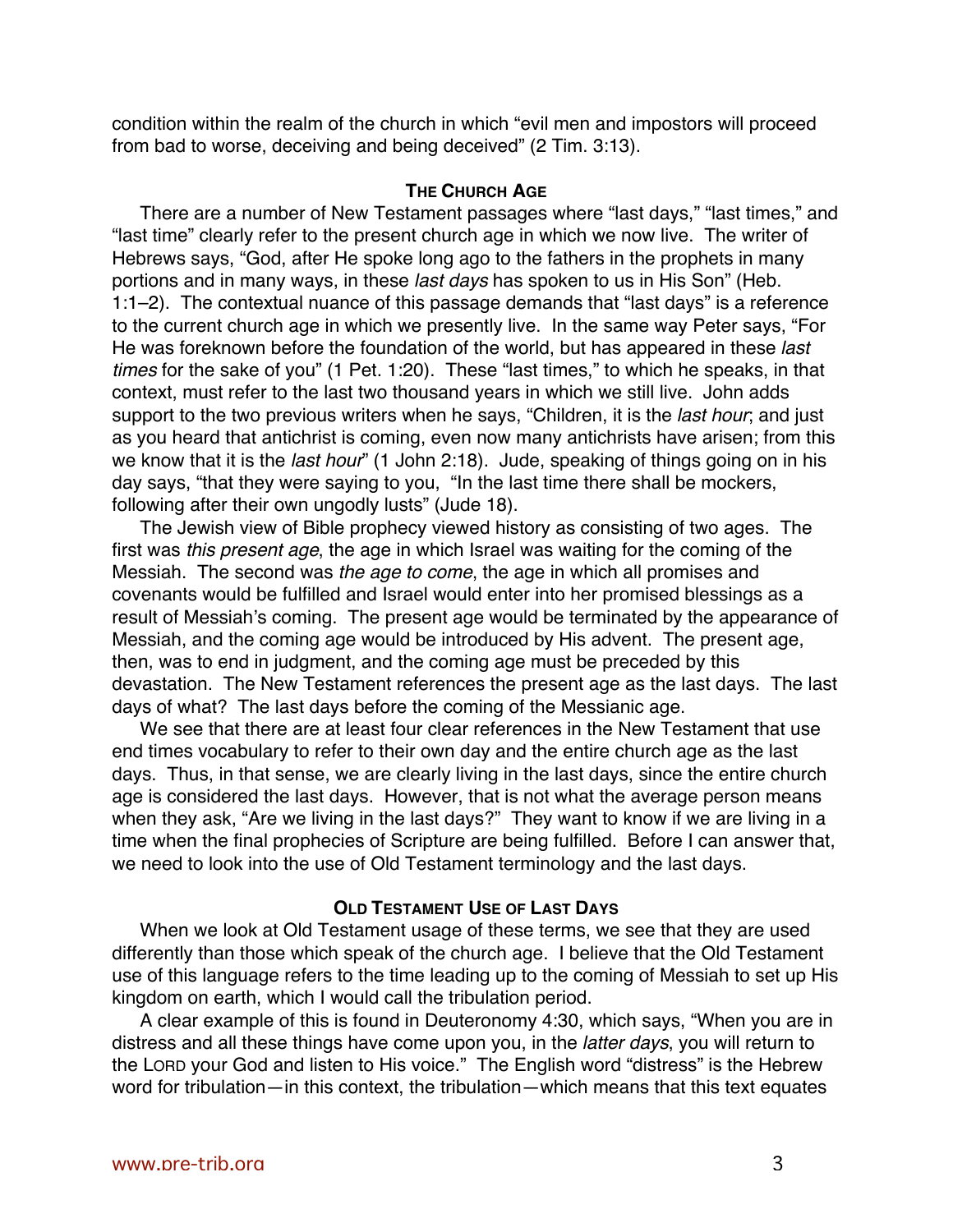the tribulation with the "latter days." Thus, the "latter days" are the tribulation period, which we are not currently living in, but may be on the brink of entering. Of course, the church will be raptured before the world enters the tribulation. Deuteronomy 31:29 uses "latter days" as a reference to the tribulation when it says, "evil will befall you in the latter days."

The term "latter days" is used of the tribulation period twice in Jeremiah (30:24; 48:47). Daniel also uses it this way: "However, there is a God in heaven who reveals mysteries, and He has made known to King Nebuchadnezzar what will take place in the latter days" (Dan. 2:28). Daniel commences to reveal God's plan for the future, which revolves around events that will unfold in the tribulation period. This is also the case concerning another passage in Daniel: "Now I have come to give you an understanding of what will happen to your people in the latter days, for the vision pertains to the days yet future" (Dan. 10:14).

The prophet Daniel uses a whole cluster of other "latter day" terms that all refer to the tribulation period or prepare the way for the kingdom reign of Messiah. Terms like "end of time" (Dan.  $8:17$ ;  $12:4$ ,  $9$ ) and "end of the age" (Dan.  $12:13$ ) speak of the endtime, tribulation period, which is yet to come. These terms are used three times in Daniel 12, which is said in verse one of that chapter to "be a time of *distress* such as never occurred since there was a nation until that time." "Distress" is the Hebrew word for tribulation. Thus, the entire context is once again a reference to the coming tribulation.

Daniel 12:4, says the teachings about the end-times in Daniel will be sealed up for the Jewish people until "the end of time." Many prophecy teachers believe that shortly before Christ's return the world would experience an increase in the speed of travel coupled with an explosion of information based upon Daniel 12:4, which says "many will go back and forth, and knowledge will increase." No one would quarrel with the fact that the last one hundred years has indeed witnessed an exponential increase in both the speed of travel and the accumulation of knowledge and thus would be a sign in our time that the end is near. But is this really what Daniel is saying in the passage? I don't think so.

The correct interpretation of the passage is given by Dr. Charles Ryrie in his famous Ryrie Study Bible when he says, "As the end approaches, people will travel about seeking to discover what the future holds."<sup>1</sup> Not just people in general, but the Jewish people in particular. This means that many Jews during the tribulation will study the Book of Daniel in an attempt to find out what is going on during this unique period of time. Harry Bultema says, "The movement of to and fro may refer to that of the eyes through leaves. . . . Thus considered it seems to us that the text here speaks of the diligent search of the Scripture at the end of time."<sup>2</sup> Thus, the scope would be limited to the future time of the tribulation and could not justly be applied to our own day.

There does not appear to be any real textual basis for the first interpretation. The meaning of the Hebrew words and grammar do not support such a view.